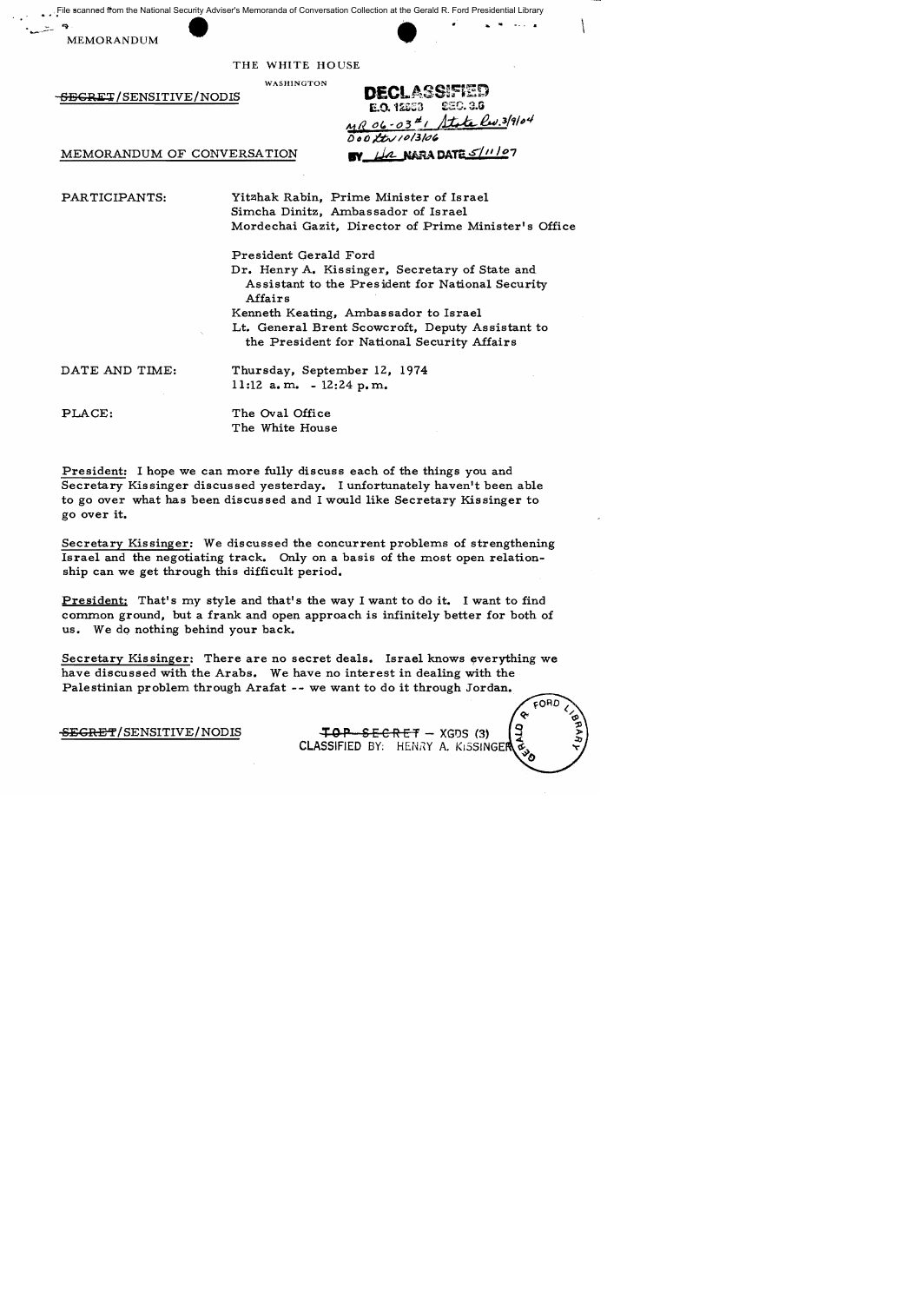## -SECRET/SENSITIVE/NODIS 2.

· ..

On the diplomatic track, you know our strategy: Syria is the one that has the highest potential for war. Therefore, it is best to have a series of settlements so that each one has some prospect of gains. This will avoid a gang-up at Geneva. My impression is that the Prime Minister agreed we would move with Egypt, and didn't reject movement on Jordan although it is more difficult and would require elections. We had no discussion of timing, sequence and methods.

The Prime Minister emphasized Israel's need for security and our arms to go into this process. The items on the urgent listwere needed, and the discussion on Israel's long-term program MATMON-B must go forward. I told him that as a result of the NSC meeting, the list was broken into increments for your decisions, and the MATMON-B list would be considered, together with the sensitive items. I explained some of our problems: one is getting the money; second is that it draws down our own stocks and supplies are limited; third is to do it in a way that enables us to manage the Arab reactions.

It was left this way. There was no decision pending your discussion.

President: And what is your position, Mr. Prime Minister?

PM Rabin: I thank you for what you said about the way you want to conduct our relations. We must be frank - - we can argue, but we must be frank. We discussed the strengthening of Israel and the efforts for a political settlement. On the first issue, we have the experience of working together with the United States on the basis of strength. We got generous assistance and we are more than thankful. We believe this will be continued. However, we reached agreement with the U. S. on the closing of a long-term agreement. In the past, we have been told when we made requests that in such short-term you had to take it from inventories. Therefore, we wanted to put it on a long-term basis so we could order from factories and not draw down U.S. forces.

We have made two long-term requests -- "MATMON -A" and "MATMON -B". In the meantime there has been an acceleration of arms deliveries by the Soviet Union to our neighbors, especially to Syria -- and of new arms, like the MIG-23. Therefore, we submitted an urgent list, of items from the A and B lists. In addition there are items on which there is argument - mostly armament to make us more efficient. The lead time for many of the items is two to three years, so we must get orders in so as to avoid drawdown.

<del>SECRET</del>/SENSIT IV E/NOD IS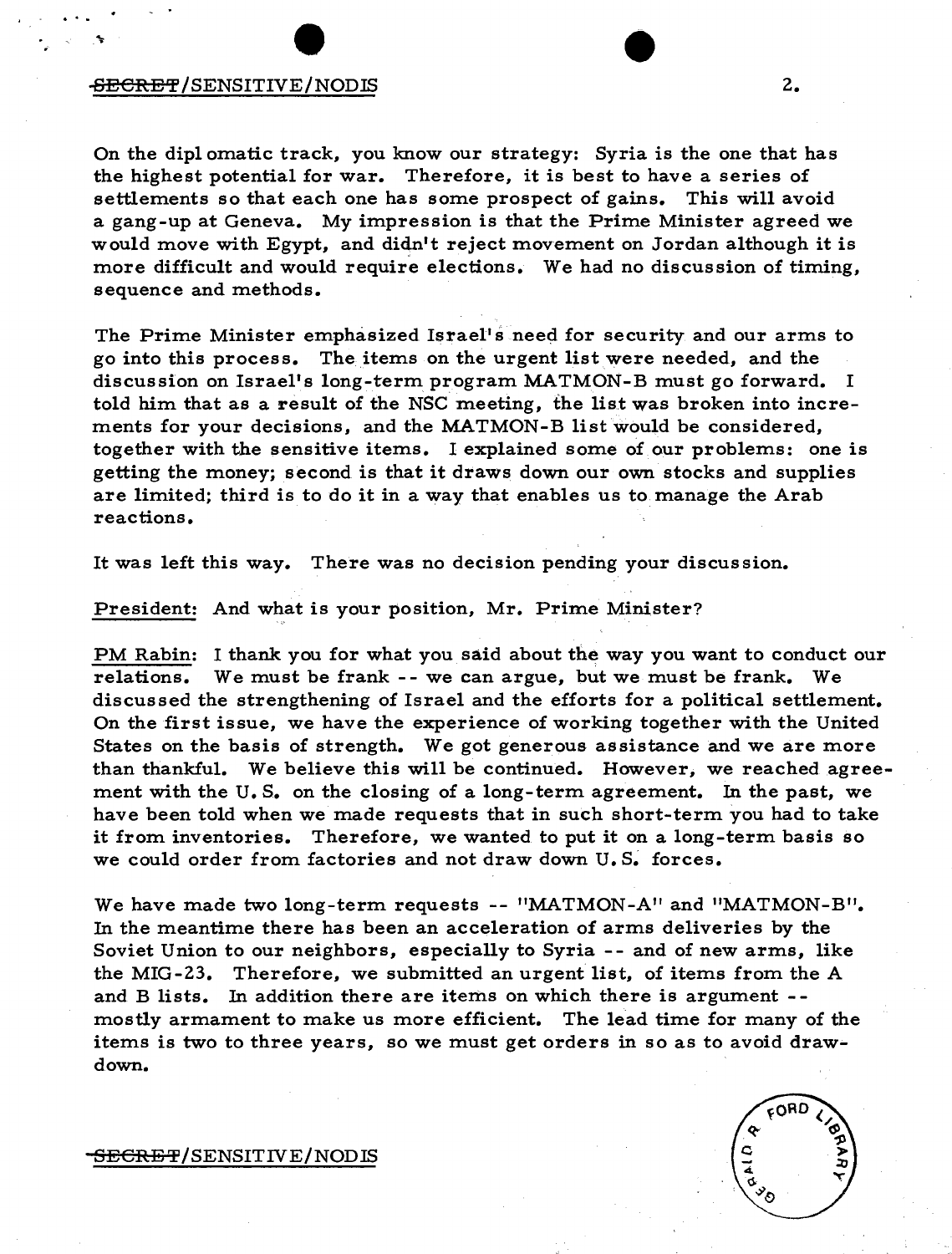### -S<del>ECRET</del>/SENSITIVE/NODIS 3.

. . . ..

We have had four wars in 26 years and not a day of peace. We can defend ourselves but we need the means. Our military capability is a national obsession. There is national consensus in Israel on the need for a strong defense capability. This is the key to our survival.

The second is the political issue. As a result of the last war, the Arabs now know how to combine oil, diplomatic pressure and force to move or force political movement. Therefore we believe the present disengagement and ceasefire would not be transferred to another situation.

I don't think the Arabs are prepared for a final settlement, especia11y Syria.

Kissinger: Not on terms you can accept.

Rabin: In Egypt, Sadat has said that a11 he can do, even for a total Israeli withdrawal, is non-belligerency. Therefore, they are not ready for peace. Since we need peace and security (which means secure boundaries), the gap between the two sides I think cannot be bridged today. Therefore, I doubt success of negotiations on an overa11 settlement -- but we are ready to try.

Kissinger: The Arabs would be wi11ing, but on the basis of the' 67 frontiers, a solution to the Palestinians, etc., which guarantees no settlement.

Rabin: So there is another option -- to move gradua11y toward peace. We can accept a sma11er move not solely in a military context but only in the context of political moves to peace. We fear salami tactics, by which we give up territory and get only words, which can be changed. The more we move the worse our military situation becomes. There is a school which says -- and we wi11 keep the existing agreements on a mutual basis -- that if we have to fight, we should do it on these lines. If we are only gaining time, let's stay where we are.

But we want to move -- if it is a real move to peace and if we gain time. We want an economic infrastructure to be built, especially in Egypt -- which will create new conditions in Egypt. In principle we see the possibility to do this with Egypt. There is also a possibility with Jordan. It wi11 be more difficult, but possible, preferably after Egypt. With Syria I can't see anything now.

My Government can be criticized for. taking risks. We have to, but bear in mind the salami tactics. The Soviet Union wi11 try to have Kissinger get more concessions from Israel, then move to salami tactics.

<del>SEGRET</del>/SENSITIVE/NODIS

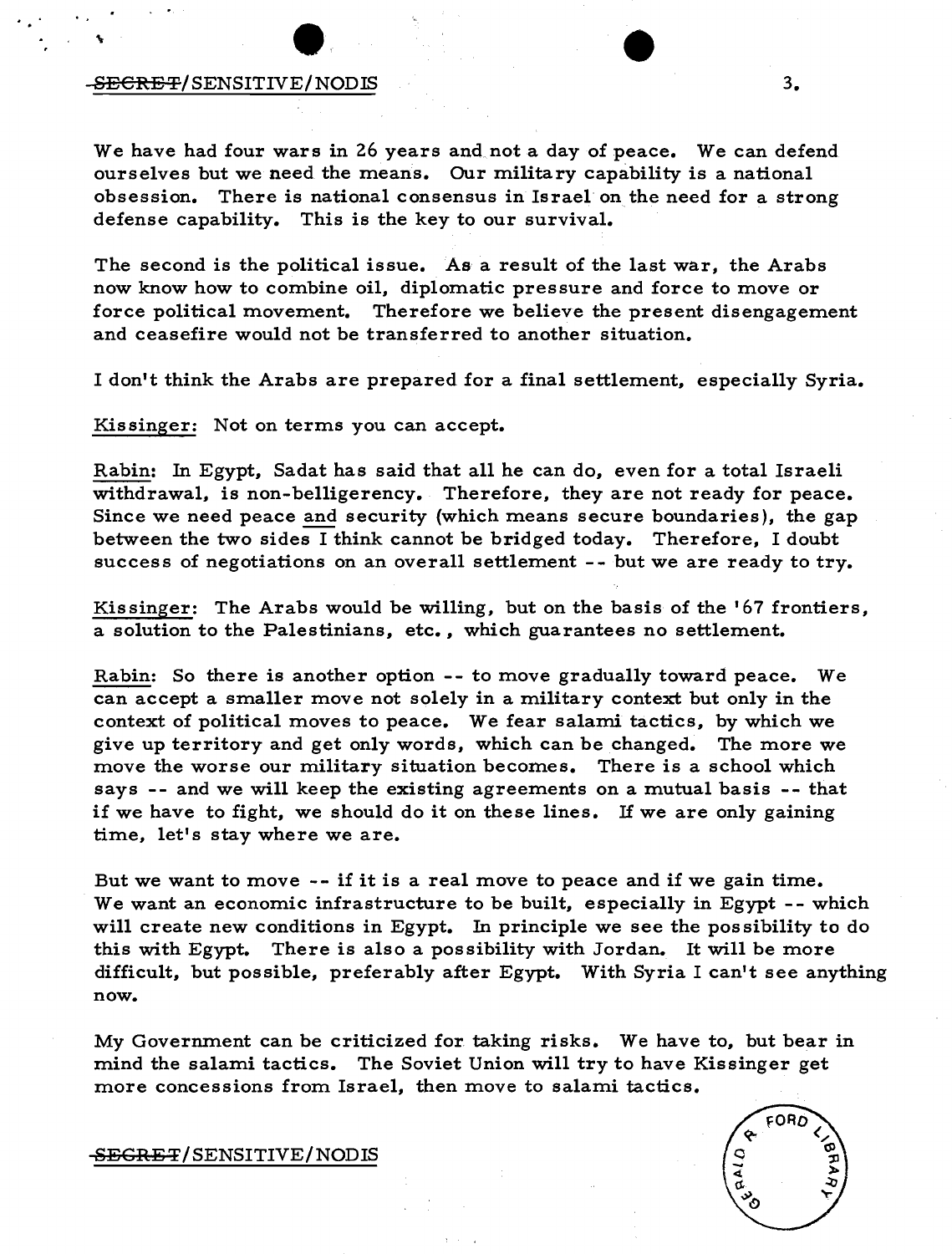## SECRET/SENSITIVE/NODIS 4.

 $\cdot$  .  $\cdot$ 

President: We both know the Soviet Union would like to be disruptive.

Kissinger: Whenever the process slips, that is what the Soviet Union will try. It can't be avoided; the question is when is the best time.

Rabin: If that is true, we would rather face it now.

Kissinger: No, it depends on the Arab constellation.

Rabin: We would like non-belligerency from Egypt as the move from war to peace.

President: What does that mean specifically?

Rabin: We have given Dr. Kissinger a partial list.

Without the basic change from war to peace, the process will be salami tactics.

President: I have a couple of comments I want to make:

First, the United States wants Israel strong enough for its security. That is my firm position. When we look over the numbers and dollars, I think we can come to agreement on what is needed for Israel's national security. One of our problems is some people don't see a need for a strong United States military posture. We are very grateful to Ambassador Dinitz for helping in this regard.

Let me make a comment on the long-range, with respect to Congress: To get Congress to move on a ten-year program today is not attainable. I can't make a ten-year commitment for everything you need because Congress won't make that kind of commitment. They might make a lesser commitment in time. There are responsible leaders who have every view to work with us.

It is of the utmost importance to proceed along the lines you suggest. Going right to Geneva would solidify Arab unity.

I like the sequence of Egypt and Jordan -- that seems to be the best procedure. As we move there, we should move on a unilateral basis, and we know you can't do things on a 6-12 month basis. We want to help and think we can work things out.

SEGRET/SENSITIVE/NODIS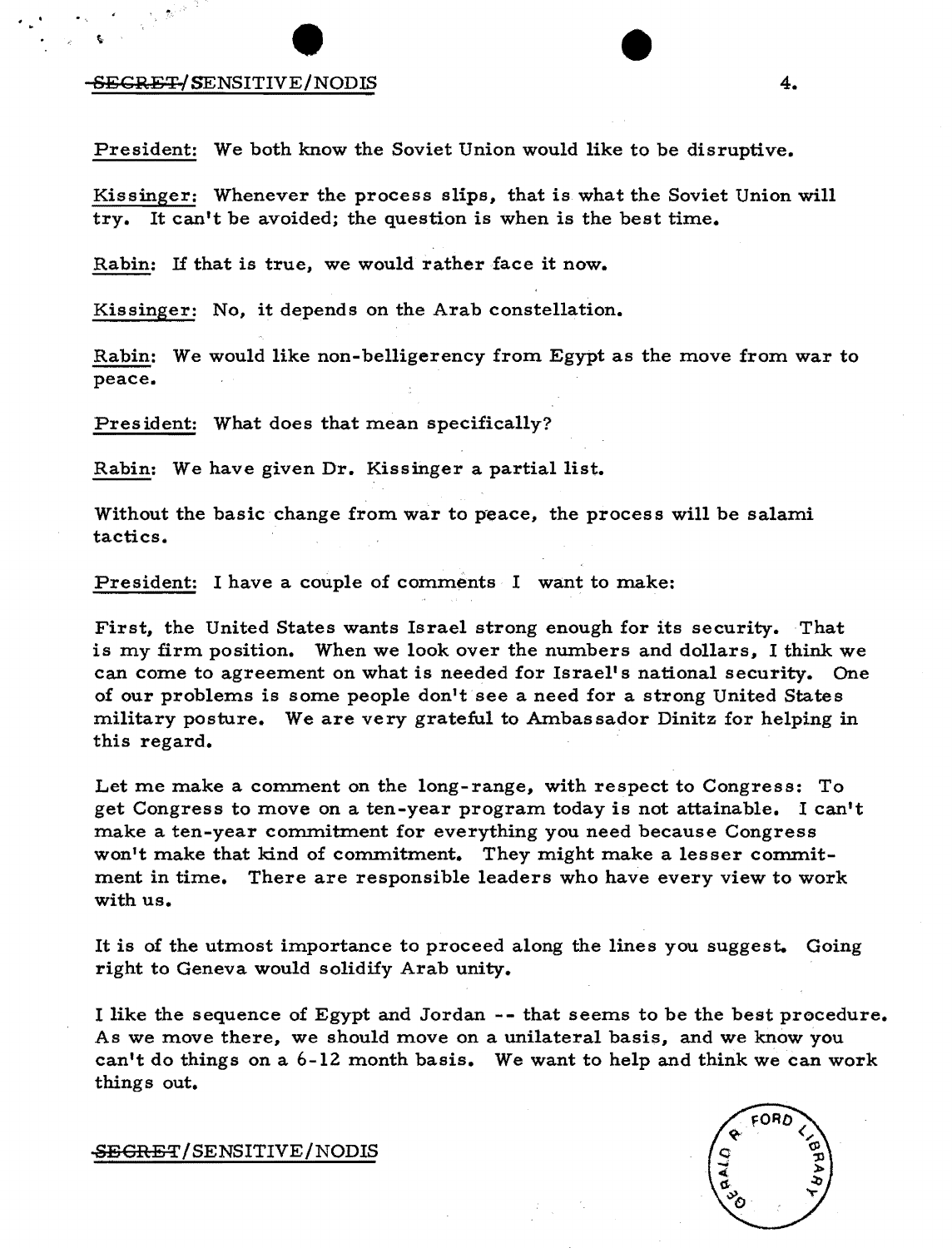# -SECRET/SENSITIVE/NODIS 5.

, , , , ,

 $\frac{1}{2}$ . ~

But I think we do need from you a commitment on the time and substance as we work out military arrangement. How, for example, can we resolve the Egyptian problem? We must find some specifics.

Kissinger: I think it is impossible for Egypt to move alone. Whichever comes first, the other must follow quickly. The Palestinian problem will become impossible for us if there isn't something for Jordan.

President: I gather from Prime Minister Rabin's comments, something that ties in. This morning the Democratic Leadership indicated there would be a post-election session. This could be beneficial in getting Congress to move on the longer- range program. We would like to start movement in October on the negotiation.

Kissinger: I have told the Israelis that we would delay as long as possible. We are at the point where something is needed. My trip could delay until November, but then things must move or they will go to Geneva as a gang. If by the time I go to Israel we could have an understanding of the limits within which we will operate.... We need a method  $-$ - not shuttle diplomacy  $-$ for the negotiations. Our goal shall be to work out such a strategy through Dinitz, then talking with Allon, and my trip, so by then we have a procedure. This is my idea for proceeding.

Rabin: We may have to argue here and there, but I see no objection.

Kis singer: We have no specific plan, no lines.

Rabin: We have nothing specific worked out with the Cabinet.

Kissinger: We need only a rough idea of whether we are talking ten kilometers or something else.

Rabin: On military equipment, we are thinking of a 4.5 billion authorization with appropriation as needed.

President: The Congress, rightly or wrongly, doesn't make these long-term commitments. Maybe a two-or-three year authorization with appropriations to fill the pipeline.

Dinitz: That is just what we have in mind.



-<del>SECRET</del>/SENSITIVE/NODIS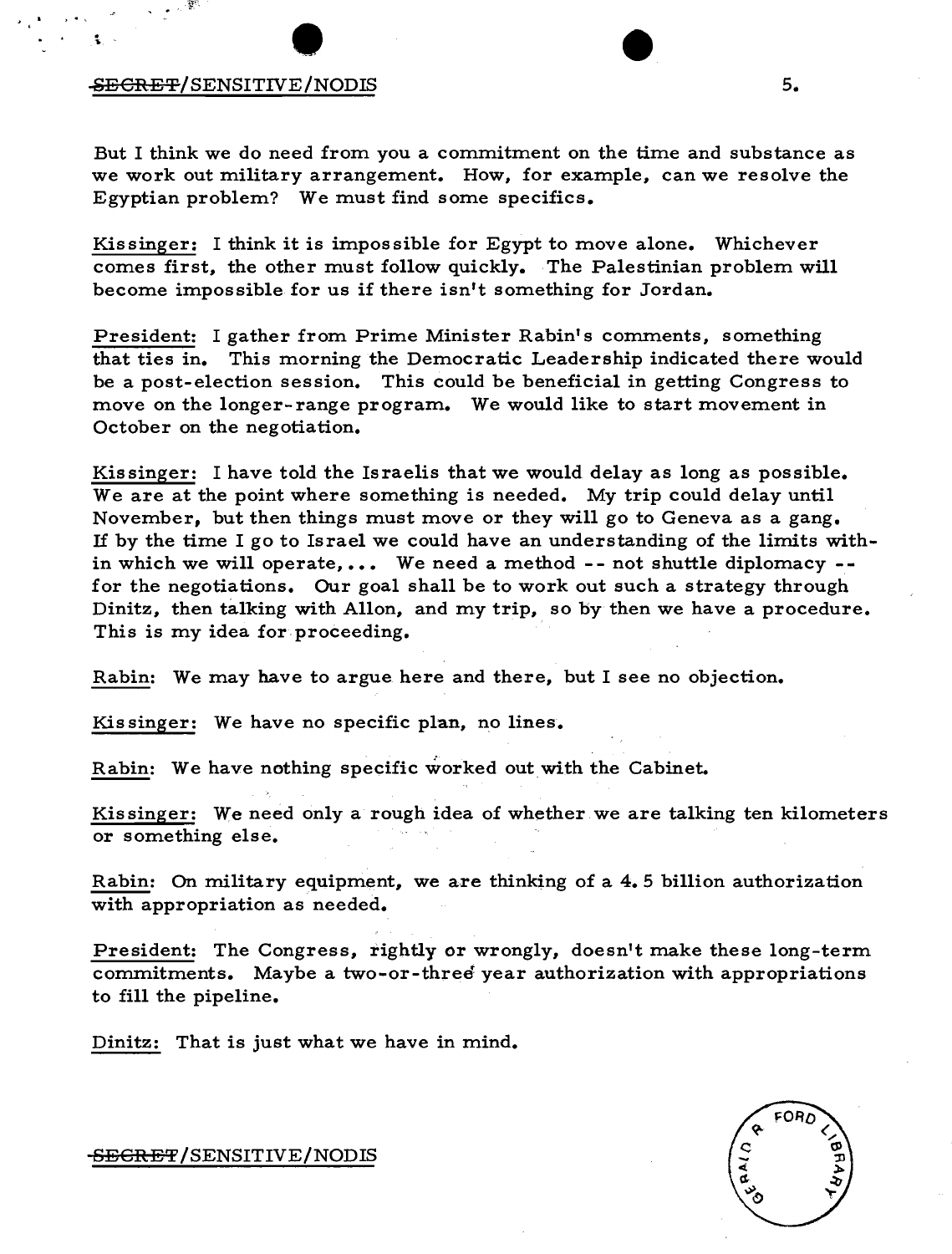## $\blacktriangleright$ <del>SECRET</del>/SENSITIVE/NODIS 6.

• • 'II

President: The Congressional leaders said, "Don't do anything before elections because it is most difficult program." Afterwards, we maybe can find a way to get a good program through, and maybe then we could think of a 2,3, 4-year program for Israel. But to sell the Congress, we must have evidence of progress toward a peaceful solution.

Rabin: The problem is that Golda brought this commitment to the Knesset as part of the disengagement. People ask, "What have you got in terms of what was promised?

President: On the urgent list we can promise significant assistance -- without getting into numbers. On the long-range, I don't know exactly what he indicated -- I will reiterate President Nixon's general commitment. I will reiterate what he said, but with the caveat that I must deal with the Congres s on a year-to-year basis and legislation to implement this commitment has the best chance after there is progress in the Middle East. We need a strategy to get your security and on how to get a settlement.

Dinitz: We face two financial problems. We know that a long-term authorization is difficult. That is why we decided a 4.5 billion authorization is preferable. As for timing, if you feel January is a better time, you are the expert. On the urgent list, we must be able to assure the Pentagon that the urgent list can be financed. I understand there are ways through Treasury and State that it can be done. If we can be sure there are no financing problems on the urgent list, we can wait on the MATMON-B list.

Kissinger: I have the impression we can work out funding on anything the President can give you on the urgent list.

President: Another problem is the drawdown, but for financing, I think we don't really have a problem.

Rabin: When will we know?

President: If we can meet tomorrow morning, we can work it out.

Kissinger: Maybe I can give you some preliminary ideas after dinner. What do we say to the press?

Rabin: The problem that we face - - judging from the last five years - - is that after such a meeting, we should make clear that on-going negotiations on military supply continue. Since there was no decision, we will have a problem.

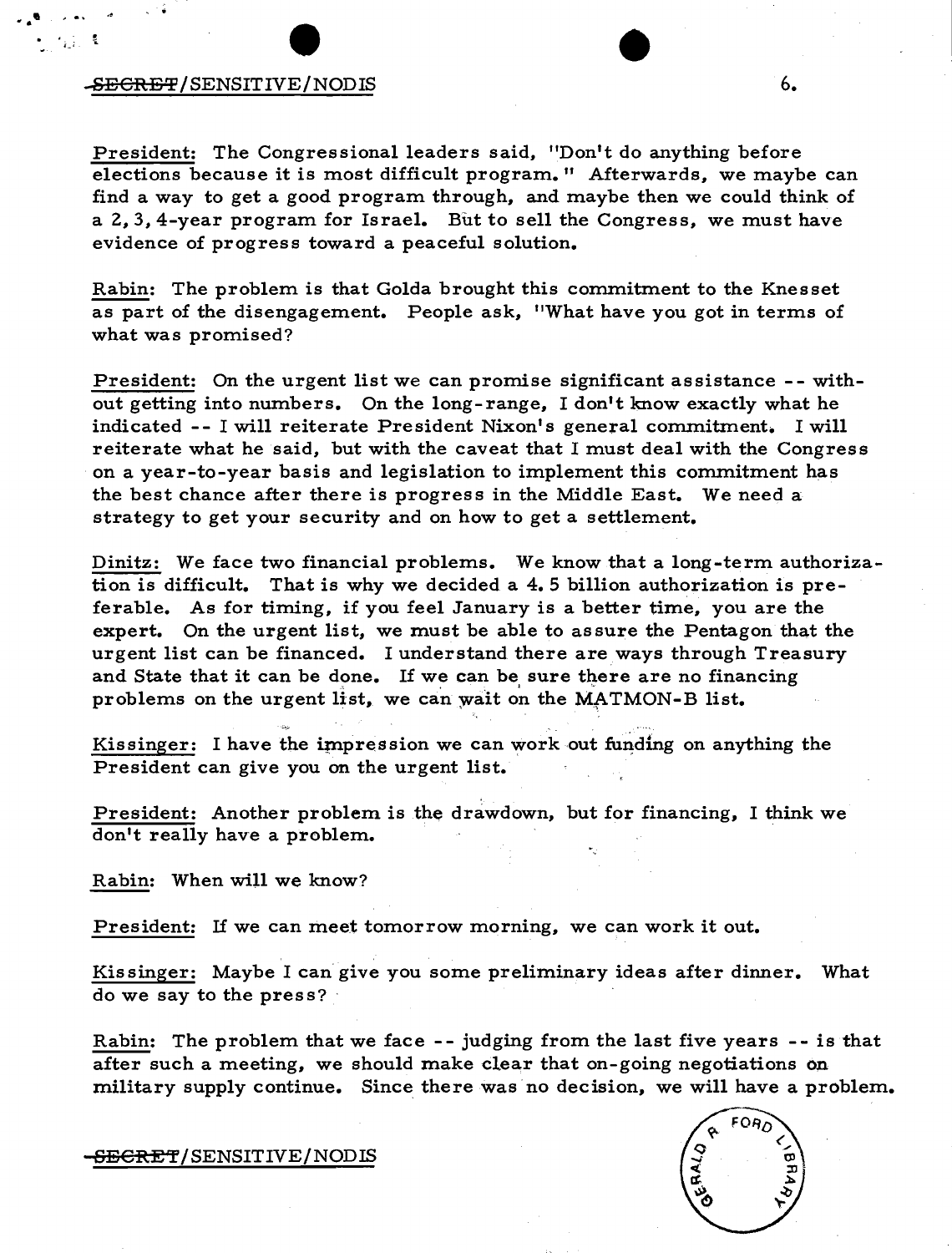# **in 1.** SECRET/SENSITIVE/NODIS 7.

**· ,..'** ," . **--** <sup>~</sup>, .

President: How about saying there is agreement in principle?

Kissinger: The problem is what is helpful in Israel creates an explosion with the Arabs.

Dinitz: Can't we say that the military relationship was discussed and the principle of on-going relationship was reaffirmed and that we will continue tomorrow?

(END)

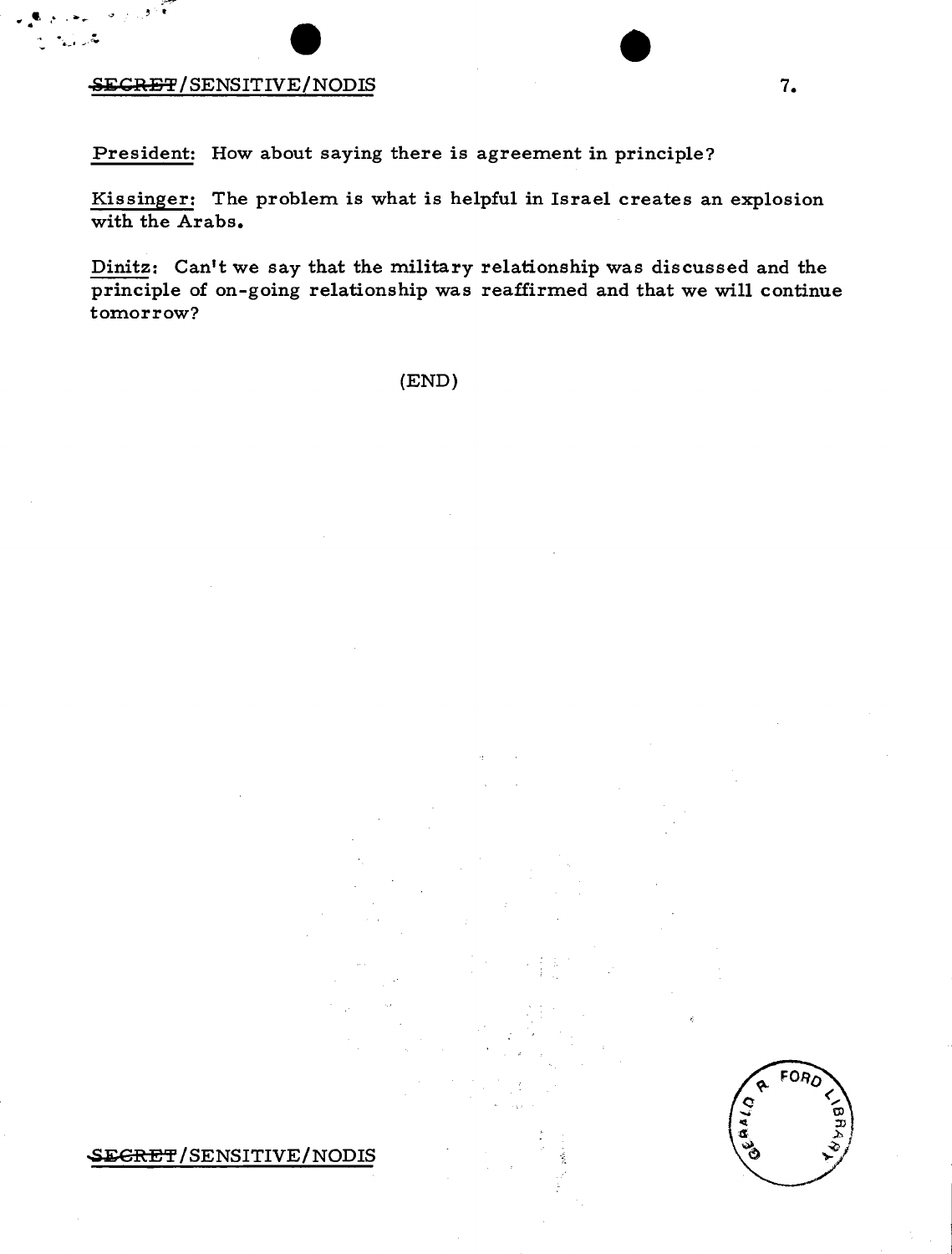P/Rabom/K/Dantz/Kenting/Cazit Transcribe  $12$   $543$   $1974$ HOLD  $\mu$ I hope we can were firsty dreams can of the Things gon + K drained yesterdy. I impolitionthe homest bemobilet government touten d'dramaint sont  $47/(17)$  and Ne dominaire commandant pours et apropting It Longot trans. One Oral on a lomin de mont pour copposed is infaintif latter for look Wede within behavil par lake R Thomas we secut ledo. I know way this are have ha mound is and conservatives in interest in denting w/ Podro picto three anglot - we want to do it the Jailon perspect of passo. This will armid a gang-sy at Censon. Un rapport à DNCe puilon C didit reglet mans a of this represely withold ! I'll employed and Par secont + ans anna tops suite this process. Argent bot weeled i door on "B" unet po fairons. I told In NSC with, bot broken when wonte of gon dreison, "B" hat would be another, together ce) serventive atoms. ce) surcessor comment some four pro: environ drometeron.) Cerve reations. It vos left this une - vos flaciens pending your drois. Your postion, in PM? I Though you for any you won't to control relation Use mot le finnt - commander - tat la frank-We chaine thoughton que à efforts for pointres authorit as/ Ul on strongth. We got persens arrive in me thou trivital - use habit time will be important **DECLASSIFIED** AUTHORITY  $2e_2$  me  $010-e_2$ ,  $01$ BY  $\frac{1}{2}$  NARA, DATE  $\frac{6}{11}$  ol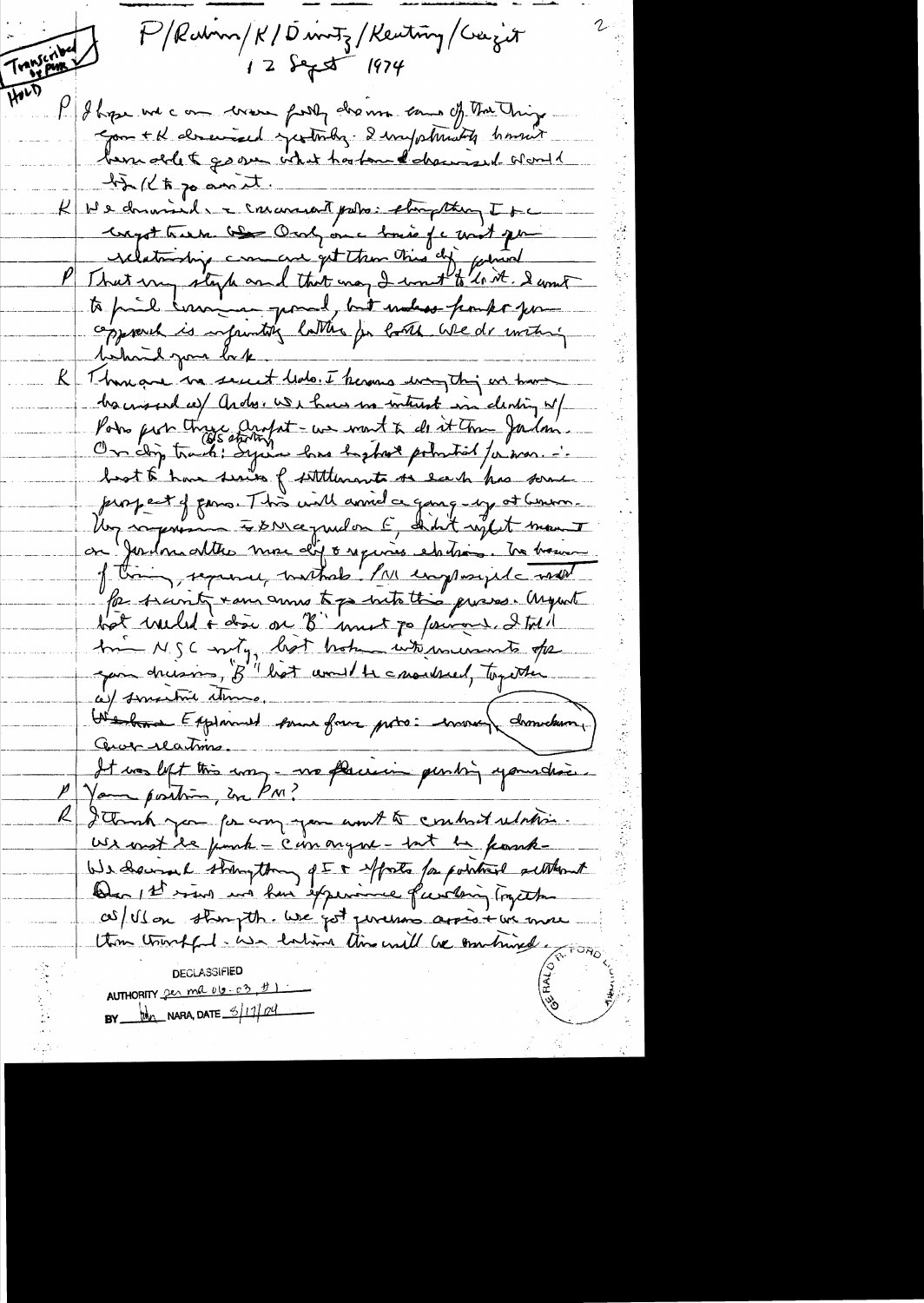Homeon, and warhed agreement of US often chaing on a long terms apponent. So pest, as toon told when we bid was to that in much slow time are you had to tobe form mondorer in we wonted for an long. ture losie source could order for patricie en unt rownwiting there has kne acceler of arms by SU, lef To Syron - + of new anno, like Mig23, i lum sub wegent birt, future from A+B hots. In addition there are this on when there is argument - wistty annousn't trade us more efficient. jet adres in as as to corrid demodence. We have had too 4 was in 26 gro x muta day of fear be commatine and the both me winder mans. One wil capation matt observin There is not concernes in I on the defergates This is bey have several. 2 rue ice par voirs. As reput of last von, c'andre hum tom A contrait ait, dippersonne, a faire To marce e four por moissant : an behind a present draing + QF would conformed not be transformed to construe ste. I don't trick ands are proposed for find settlement, exp Syna matentums you can accept <u>K.</u> E, Salot said all be can de, non for Total I cal demand, is non-bellig. i. Aug not realy for peace, Since more write place 'i seamet (secon boundaries), a gay but c 2 siche I think count be breached with . I doubt success of dombts on operant settlement - but we uning to the K On ats counter la contain pour la partie de la familie. R So then is another - phin - to move producedly tomard prove. We can accept fille was with solity in with contrat but sub in control feel mous to peru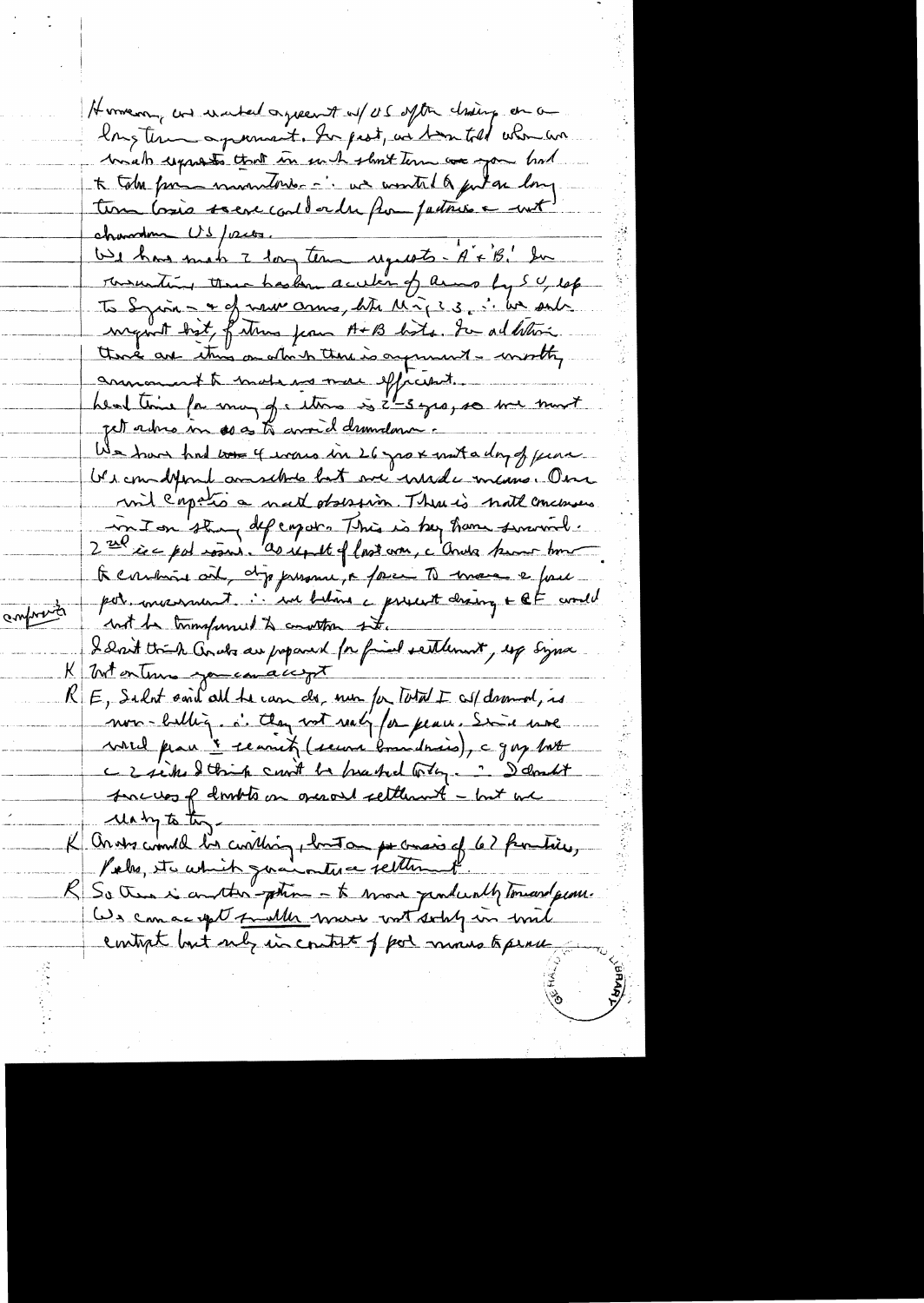We form salurine takis-us quie explicities a get and andy which can be changed . The more had him the wass on wit to become . The is a school which sup - and we will keep capersmate on a mutual trais - if we have to papit as struct of to place + h if was going time. We want of dans repositivities & he fault-sy in E - which with With mon-combition = E. In principale and sere possibility & lottins w/E. Olas possibility of Joseph. The anything nome . I I de Totin crès ble have A , hat been in mind delarmitations. Sc will by to have It get may conversion from the move to entami Cahier P We both wheny scene the to desingtive K Y that time, me und wither face it were<br>K No, dysmus on a Andremotellation.<br>R bes would like worn - ballig from K as a woman from want plad.  $\frac{p}{q}$  Spragically? A We have quier a partial hat US/O ce faire change pour vous avant pend, c parres aiet he salmintation P Somply comments -(1) Ushmento + story imageph for its security. That At mod search. Observe pour porte à somme pour dont una media a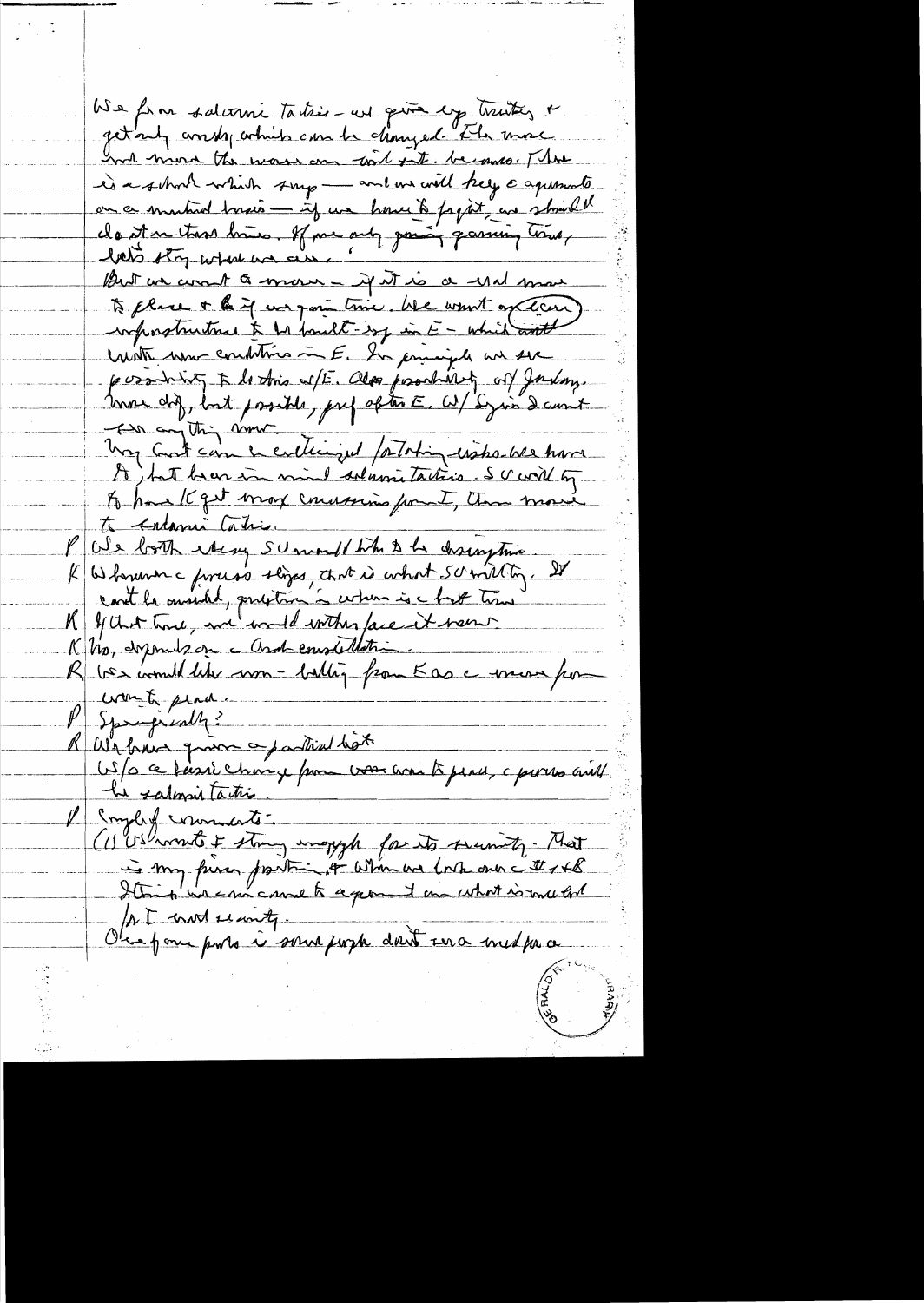shang US en Ml protonus We want questpulte Dorrety for halping in University and. Ocamina long range 4 rape # 91 comp & got long. A mour as a 10 mp prog toting is not attoring I could lassen untout in trint - There are so usy leakes who have my inter to walk w/m. Je of estimant myntenner & promolating brings zum surggester Com to common and solceding assuming. I hade sequence of E + f - thit somethe the Chief process. as we work there, we would much one a mort torsion we know you can't do thing on a le a 12 month how We won't is fall a think no can write thing cont. But I think wide weed from you a contrat on time Have, for expanyte can use Martin E por Use ment find some specifies. I think it impossible for EX mare alme. Whichever  $\mathcal{K}$ comes 1st corren moist falfons darp. Parler To Jordan. P I getter from R comments, that the in. This morning cellens bunkstip understal a par writing former. This could to bourhaint me yathing conget more ance longer cause pag. We multitate that married in Oct arragot I Tout I we would delay sto ALAPasath, who at fint  $\overline{\mathsf{K}}$  . where something weeks. Try trip could delay to draw but Than move of they go to Curion as going. of by time I got I we could have industrially of donato which we will greats. We will mittende with fhoutthe drylowing - for wagot. Own good should be Dunk out such a strating trun Denty, When & my big To by Them we have a procedure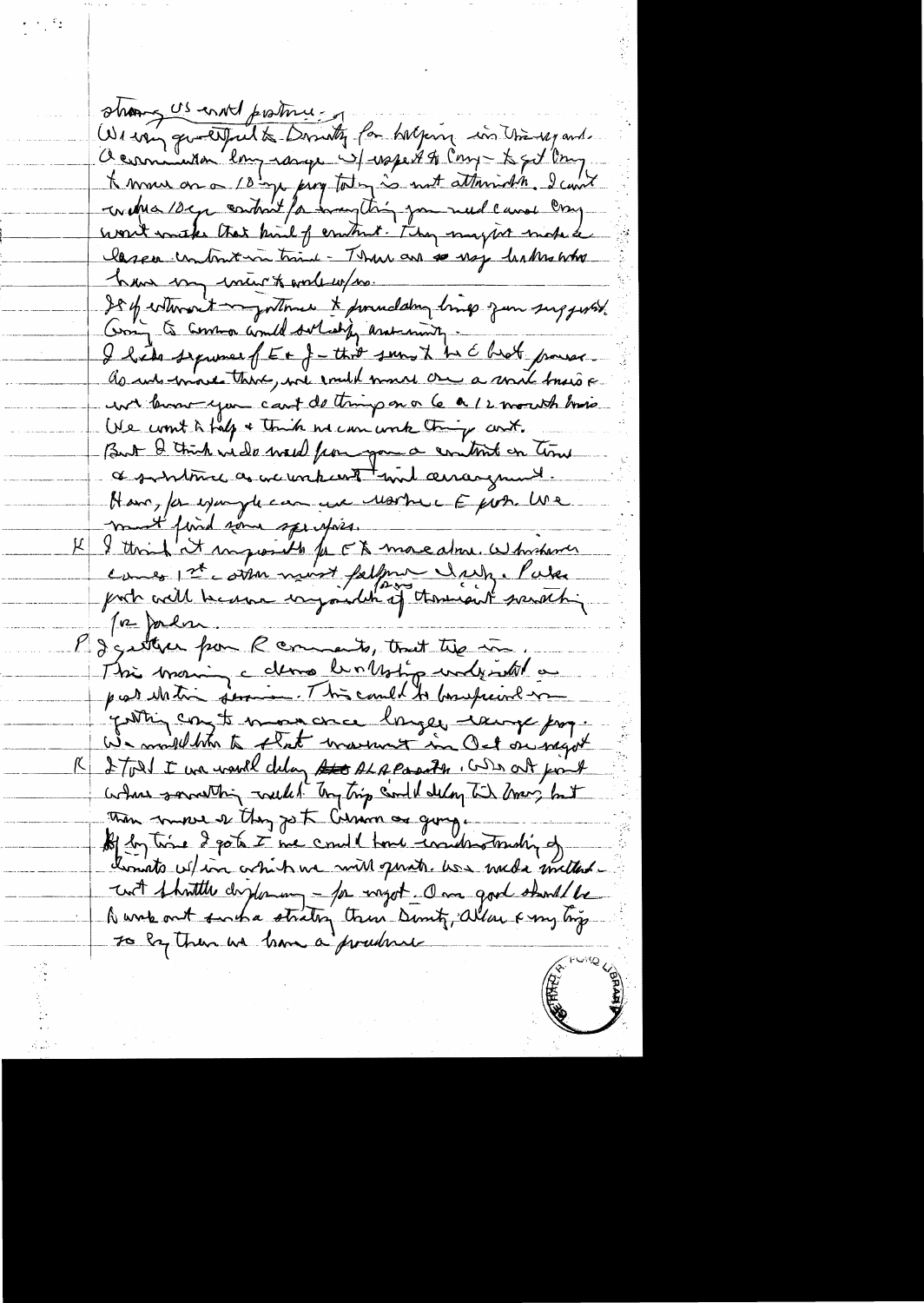Rhob is von idre pourely objection A We have no specific for , we have<br>R we have within spacific woods don't at Cational .<br>R US small ont a wongte atta f whether we take 10 km. or secrethy elser R On mil exig, ma thinking g 4,5 hil auto, au/ayprox as muded. P Can injutely encounter, don't make the long terme<br>contents, Any concert, don't make the cost en DI Joint what we have mind. P carg said don't do anything bype electric because it is most dig. page Ofthowards, we maybe campured coulting pa 2, 3, 4 juin pag for I, But to fille Cong, incernant han include of five Tommed 12 Park is that Gold a hangher this control to Knivert as put f droing. Prophent what have gon got me P On majeurt bit, 2 can promise sig assist Wo gutting with # s. On long range, I don't know spectly what his indicated - I will resterate N to gend contract. I will not restand what he Kort fort al causat demot lealer can in your to gras lasi's legio a complement contract has boot chosen often proy win ME. We would studigy to get zom semity + how to get a sellowed We fince 2 from and prote, We know long tem authis dig- That why we chanced 4,5 anch is fundit de fa trois in Jour fait don contre time, be with assume Pertagon that impert hat care be